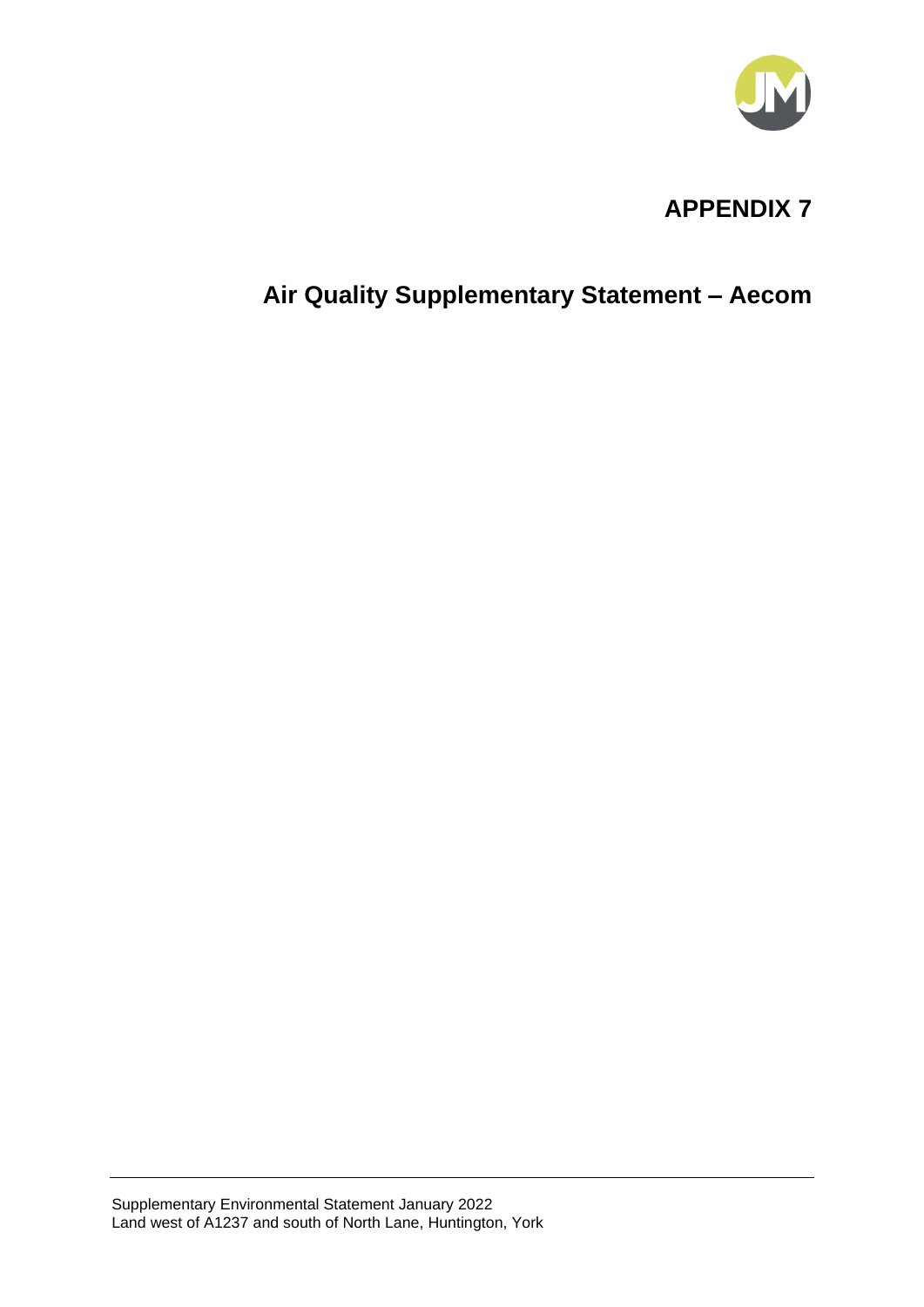

# Monks Cross

Air Quality Supplementary Statement

Redrow Homes Limited

Project number: 60675910

17 January 2022

Redrow House Brunel Road, Wakefield 41, Wakefield West Yorkshire, WF2 0XG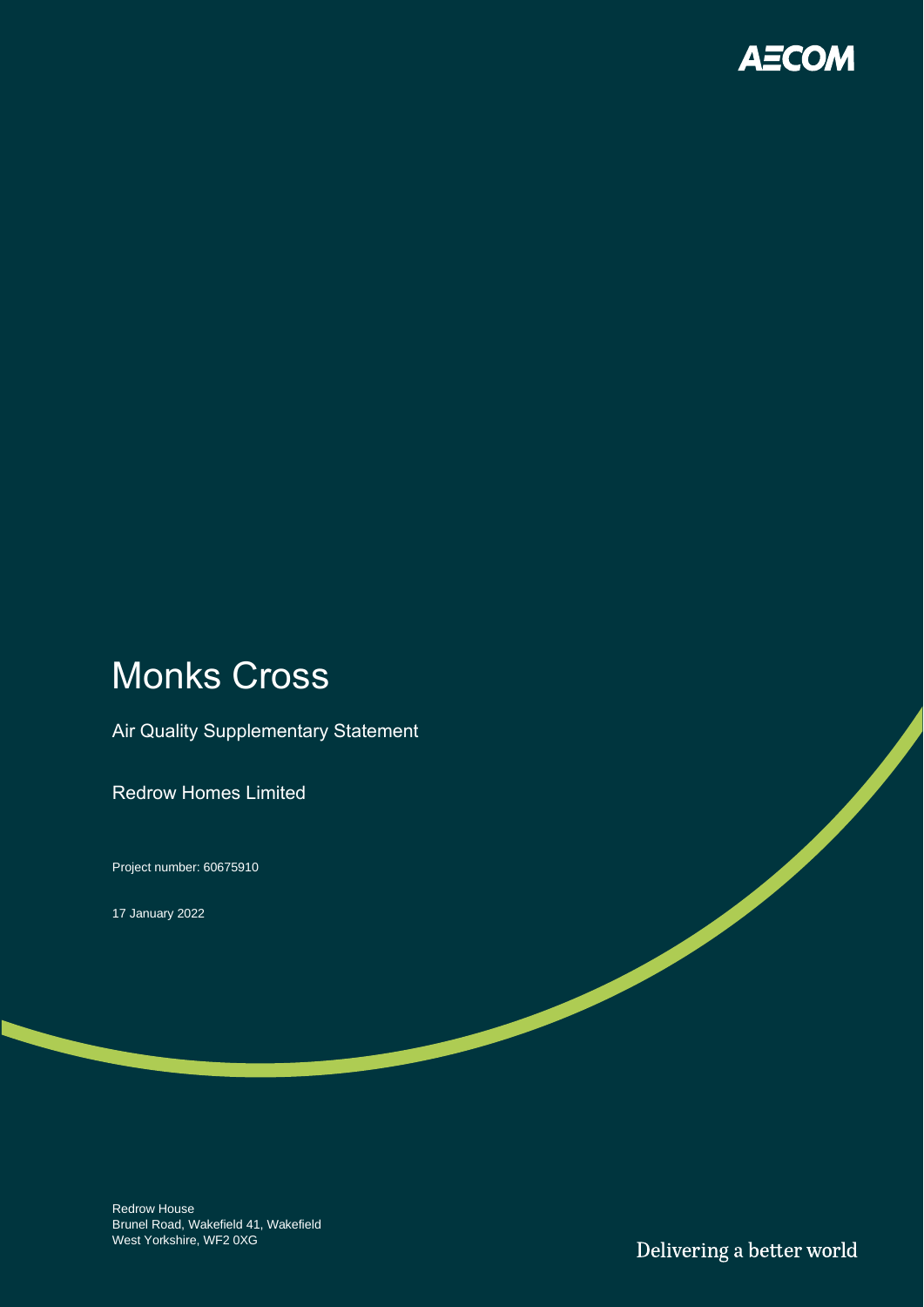#### Quality information

| <b>Prepared by</b>                                | <b>Checked by</b>                                          | <b>Verified by</b>                    | <b>Approved by</b>                        |  |
|---------------------------------------------------|------------------------------------------------------------|---------------------------------------|-------------------------------------------|--|
| <b>Tom Stenhouse</b><br><b>Technical Director</b> | <b>Charlotte Moore</b><br>Senior Air Quality<br>Consultant | Gareth Hodgkiss<br>Associate Director | Charlotte Moore<br><b>Project Manager</b> |  |

#### Revision History

| <b>Revision</b> | <b>Revision date</b> | <b>Details</b> | <b>Authorized</b> | <b>Name</b>   | <b>Position</b>    |
|-----------------|----------------------|----------------|-------------------|---------------|--------------------|
|                 | 17/01/22             |                | TS                | Tom Stenhouse | Technical Director |
| 2               | 17/01/22             |                | TS                | Tom Stenhouse | Technical Director |
|                 |                      |                |                   |               |                    |

#### Distribution List

| # Hard Copies | <b>PDF Required</b> | <b>Association / Company Name</b> |
|---------------|---------------------|-----------------------------------|
| -             | v                   | Redrow Homes Limited              |
| -             | v                   | Johnson Mowat                     |
|               |                     |                                   |
|               |                     |                                   |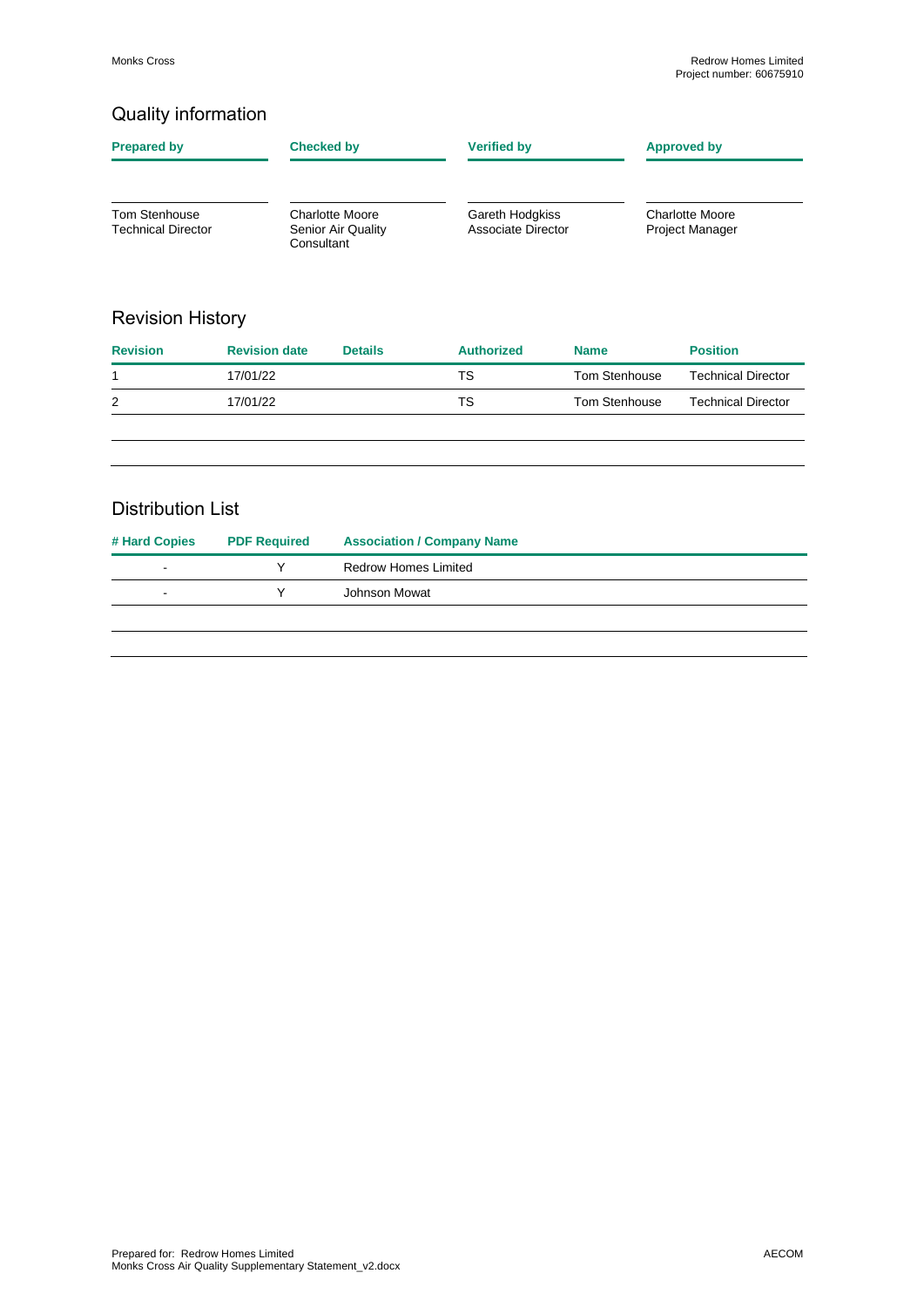#### Prepared for:

Redrow Homes Limited Redrow House Brunel Road, Wakefield 41, Wakefield West Yorkshire, WF2 0XG

#### Prepared by:

Tom Stenhouse Technical Director M: 07525989886 E: tom.stenhouse@aecom.com

AECOM Limited 5th Floor, 2 City Walk Leeds LS11 9AR United Kingdom

T: +44 (0)113 391 6800 aecom.com

© 2022 AECOM Limited. All Rights Reserved.

This document has been prepared by AECOM Limited ("AECOM") for sole use of our client (the "Client") in accordance with generally accepted consultancy principles, the budget for fees and the terms of reference agreed between AECOM and the Client. Any information provided by third parties and referred to herein has not been checked or verified by AECOM, unless otherwise expressly stated in the document. No third party may rely upon this document without the prior and express written agreement of AECOM.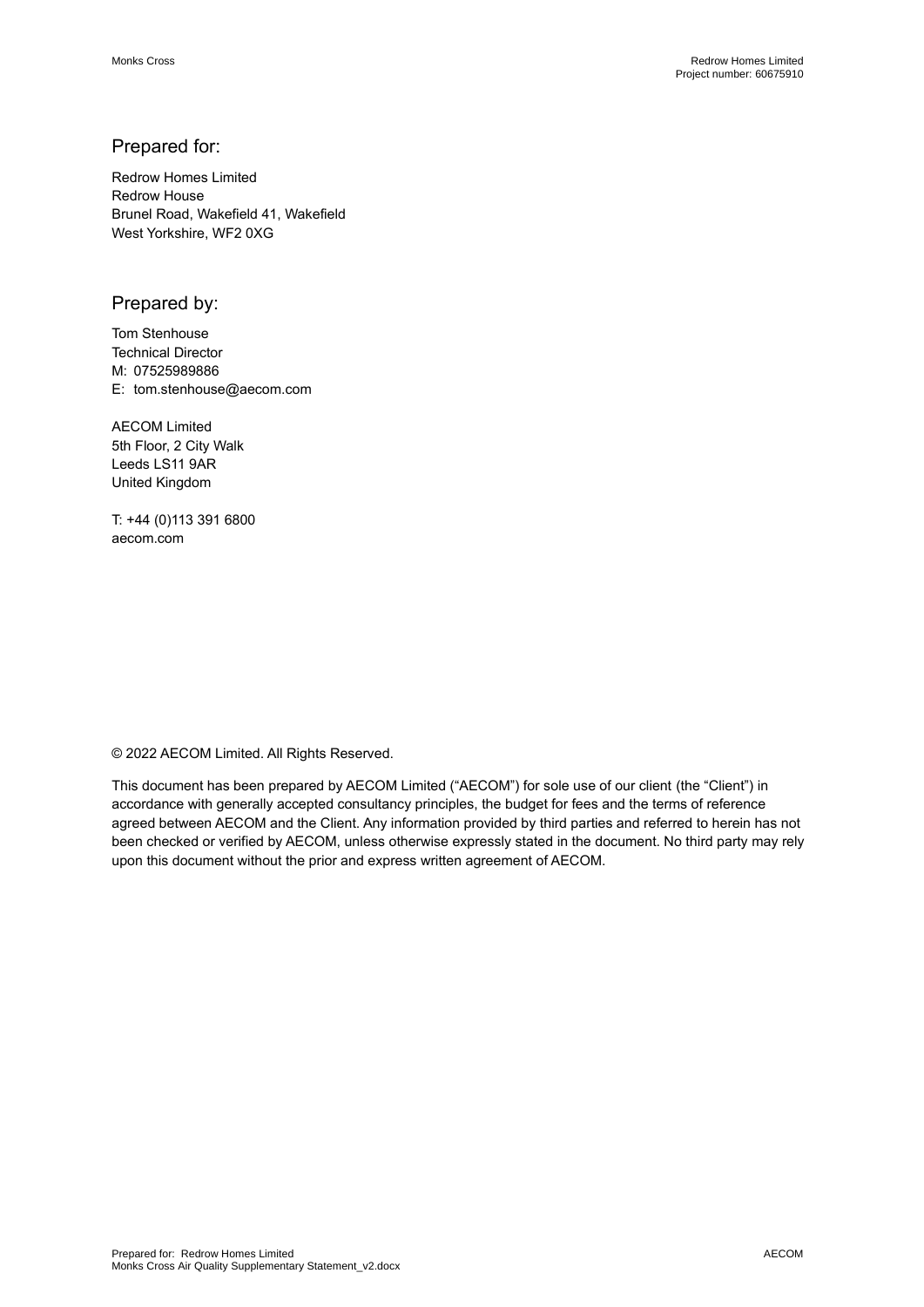### **Table of Contents**

| 1 <sub>1</sub> |  |
|----------------|--|
|                |  |
| 2.             |  |
| 3.             |  |
|                |  |
|                |  |
|                |  |
|                |  |
|                |  |
|                |  |
|                |  |
| 4.             |  |
| 5.             |  |
| 6.             |  |
| 7 <sub>1</sub> |  |
| 8.             |  |
|                |  |

### **Figures**

| $\overline{\phantom{a}}$ | הו |  |  |
|--------------------------|----|--|--|
|--------------------------|----|--|--|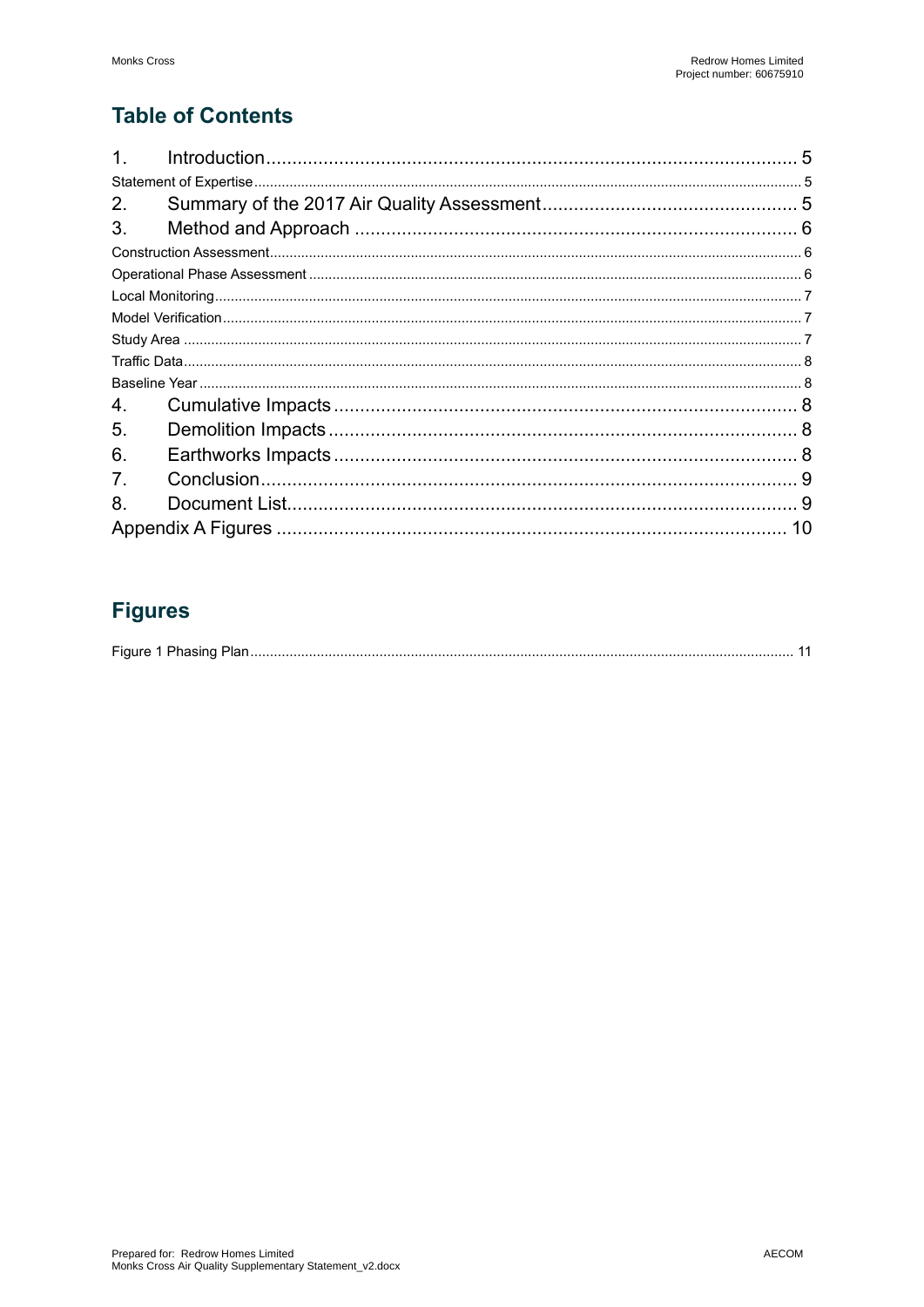# **1. Introduction**

- 1.1 An air quality assessment of Redrow Homes' proposed Monks Cross development (the 'Proposed Development') was undertaken by AECOM in 2017; it was included within Volume 2 of the Environmental Statement for the Proposed Development. In January 2022, as part of a review of the EIA, Redrow Homes commissioned AECOM to provide a Supplementary Statement to the air quality assessment. The Supplementary Statement was required to provide relevant air quality information, in response to a request by The Planning Inspectorate in their letter of 10<sup>th</sup> December 2021 (ref: APP/C2741/W/21/3282969).
- 1.2 This Supplementary Statement includes the following:
	- Section [2:](#page-5-0) A [Summary of the 2017 Air Quality Assessment;](#page-5-0)
	- Section 3: A discussion of the Method and Approach followed, and the appropriateness of it at the time of writing in 2022, in terms of informing the ongoing appeal;
	- Section [4:](#page-8-0) An update in relation to potential [Cumulative Impacts;](#page-8-0)
	- Section [5:](#page-8-1) An update in relation to potentia[l Demolition Impacts;](#page-8-1)
	- Section [6:](#page-8-2) An update in relation to potential [Earthworks Impacts;](#page-8-2)
	- Section [7: Conclusion;](#page-9-0) and
	- Section [8: Document List.](#page-9-1)

### **Statement of Expertise**

- 1.3 Dr Tom Stenhouse, the author of this document, also oversaw the delivery of and approved the 2017 Air Quality Assessment. Tom is a Chartered Environmentalist, experienced project manager and team leader, who provides technical leadership in the field of air quality, greenhouse gases, odour and dust. He has a strong academic background in atmospheric chemistry and has undertaken assessments for a wide variety of projects; from road schemes, airports, and water treatment works, to oil & gas, office, retail and residential. Tom specialises in urban air quality, particular assessing and forecasting emissions from road vehicles, and considering measures to improve air quality in our towns and cities.
- 1.4 Tom is a member of the Institute of Air Quality Management and the Institution of Environmental Sciences, and has worked at AECOM since 2003.
- 1.5 The AECOM air quality team of approximately 50 specialists has extensive air quality experience and offers a comprehensive range of air quality management services, all provided in accordance with the latest legislative requirements and guidelines. AECOM undertake assessments and provide expert advice for a wide range of public and private clients, including local and national government, developers and industry, whilst working closely with environmental management and assessment teams, planners and engineers to provide a comprehensive and co-ordinated approach to our projects.

# <span id="page-5-0"></span>**2. Summary of the 2017 Air Quality Assessment**

- 2.1 A qualitative construction phase assessment was undertaken in accordance with the Institute of Air Quality Management (IAQM, 2014) 'Guidance on the assessment of dust from demolition and construction', to determine potential dust and vehicle emission impacts. Taking into consideration the risk of potential impacts, appropriate mitigation measures were recommended.
- 2.2 A quantitative operational phase assessment was undertaken in accordance with the Environmental Protection UK (EPUK)/IAQM guidance, 'Land Use Planning & Development Control: Planning for Air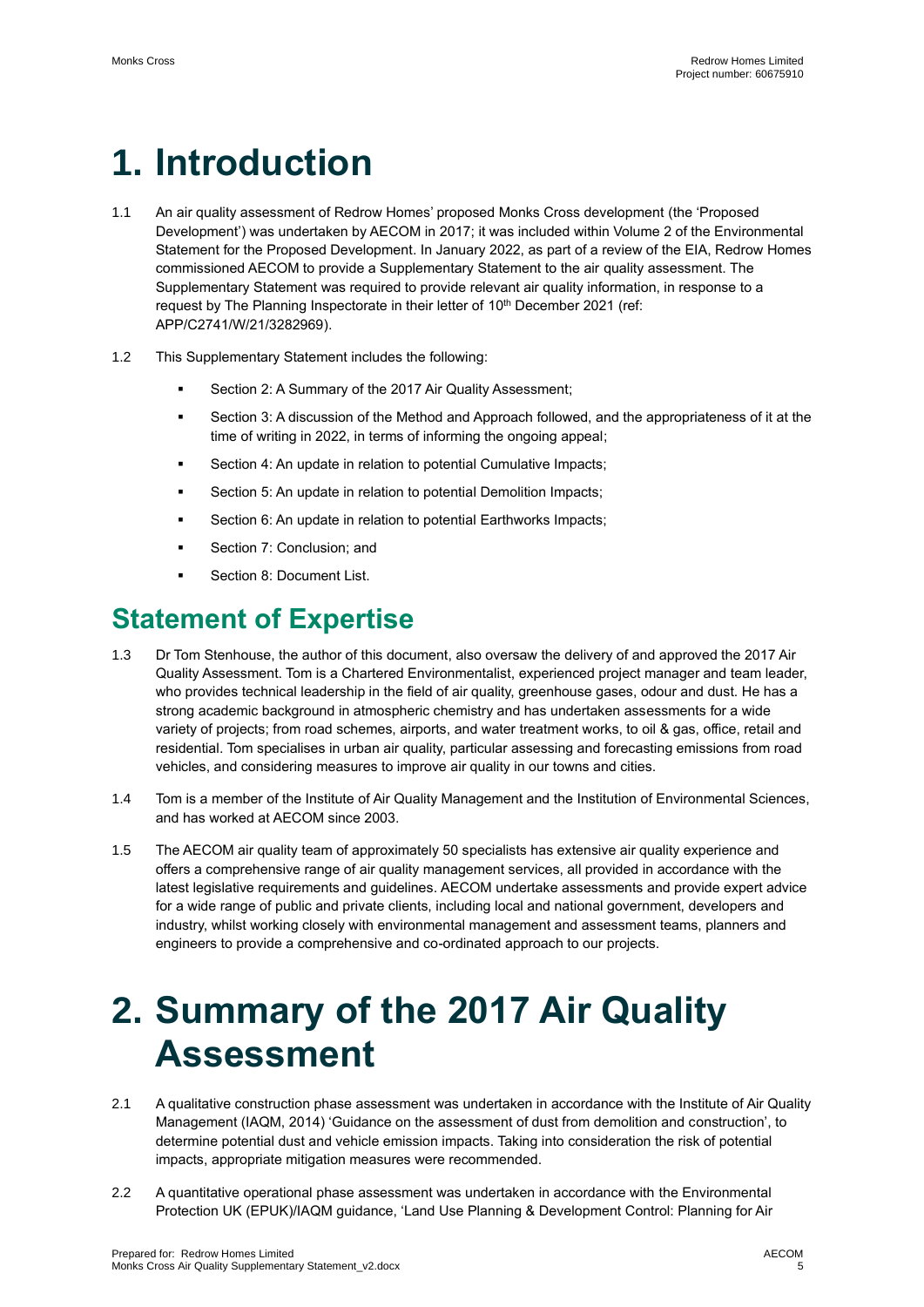Quality' (EPUK/IAQM, 2017). Detailed dispersion modelling, using ADMS Roads software, was undertaken to determine the impact of traffic derived pollutant concentrations at nearby sensitive receptors. The assessment was conducted for the following scenarios:

- Baseline 2016 to establish existing conditions;
- Do-Minimum (DM) 2025, without the Proposed Development going ahead; and,
- Do-Something (DS) 2025, with the Proposed Development.
- 2.3 The assessment included recommendations for measures to minimise operational air quality impacts, including for instance implementation of the Travel plan.
- 2.4 No significant residual impacts were concluded for either the construction phase assessment or operational phase assessment:
	- Annual mean nitrogen dioxide (NO<sub>2</sub>) concentrations at all receptor locations in the study area were predicted to be below the annual mean  $NO<sub>2</sub>$  national objective of 40  $\mu$ g/m<sup>3</sup> in all scenarios. The highest predicted annual mean  $NO<sub>2</sub>$  concentration in 2025 was 19.5  $\mu$ g/m<sup>3</sup>. The maximum increase in annual mean NO<sup>2</sup> concentration due to the Proposed Development was predicted to be 2.2  $\mu$ g/m<sup>3</sup>.
	- Annual mean  $PM_{10}$  and  $PM_{2.5}$  concentrations at all receptor locations were predicted to be well below the respective annual mean objectives in all scenarios. The maximum increase in annual mean PM<sub>10</sub> concentration due to the Proposed Development was 0.4  $\mu$ g/m<sup>3</sup>.
	- The assessment emphasised that a conservative assessment approach was followed and as such the predicted impacts, particularly on NO<sub>2</sub> concentrations, were likely to have been be overestimated.

# **3. Method and Approach**

3.1 The previous assessment was performed over four years before the time of writing this Supplementary Statement. Over that period, there have been a number of changes to assessment techniques and typical best practices, which are described and considered in this section. In addition, the latest air quality monitoring data published by City of York Council (CYC) is analysed.

## **Construction Assessment**

3.2 There has been no material change in the guidance relating to the assessment of construction and demolition phase effects since the undertaking of the previous assessment. The Institute of Air Quality Management's 'Guidance on the assessment of dust from demolition and construction' (IAQM, 2014) remains the primary guidance document with an update of the document (version 1.1) being released in 2016 containing small amendments to one table. Notwithstanding the additional information provided in Sections [5](#page-8-1) and [6,](#page-8-2) the findings and conclusions of the 2017 Air Quality Assessment, summarised in Section [2,](#page-5-0) remain valid.

## **Operational Phase Assessment**

- 3.3 There has been no change in the guidance relating to the assessment of operational phase effects since the undertaking of the previous assessment. The Institute of Air Quality Management and Environmental Protection UK's 2017 document, 'Land-Use Planning and Development Control: Planning for Air Quality' (IAQM/EPUK, 2017), remains the primary guidance document. There have, however, been a number of changes regarding the approach that should be followed to adhere to the guidance, as described below.
- 3.4 The 2017 assessment used the latest version of dispersion model software 'ADMS-Roads' (version 4.0.1.0) to predict pollutant concentrations. Whilst there have been updates and improvements to the software since 2017, none of these are fundamental updates to the way in which the software works.
- 3.5 ADMS requires vehicle emissions factors to function. The factors used in 2017 derived from Defra's Emissions Factor Toolkit (EFT) version 8 (released in November 2017) (Defra website). There have been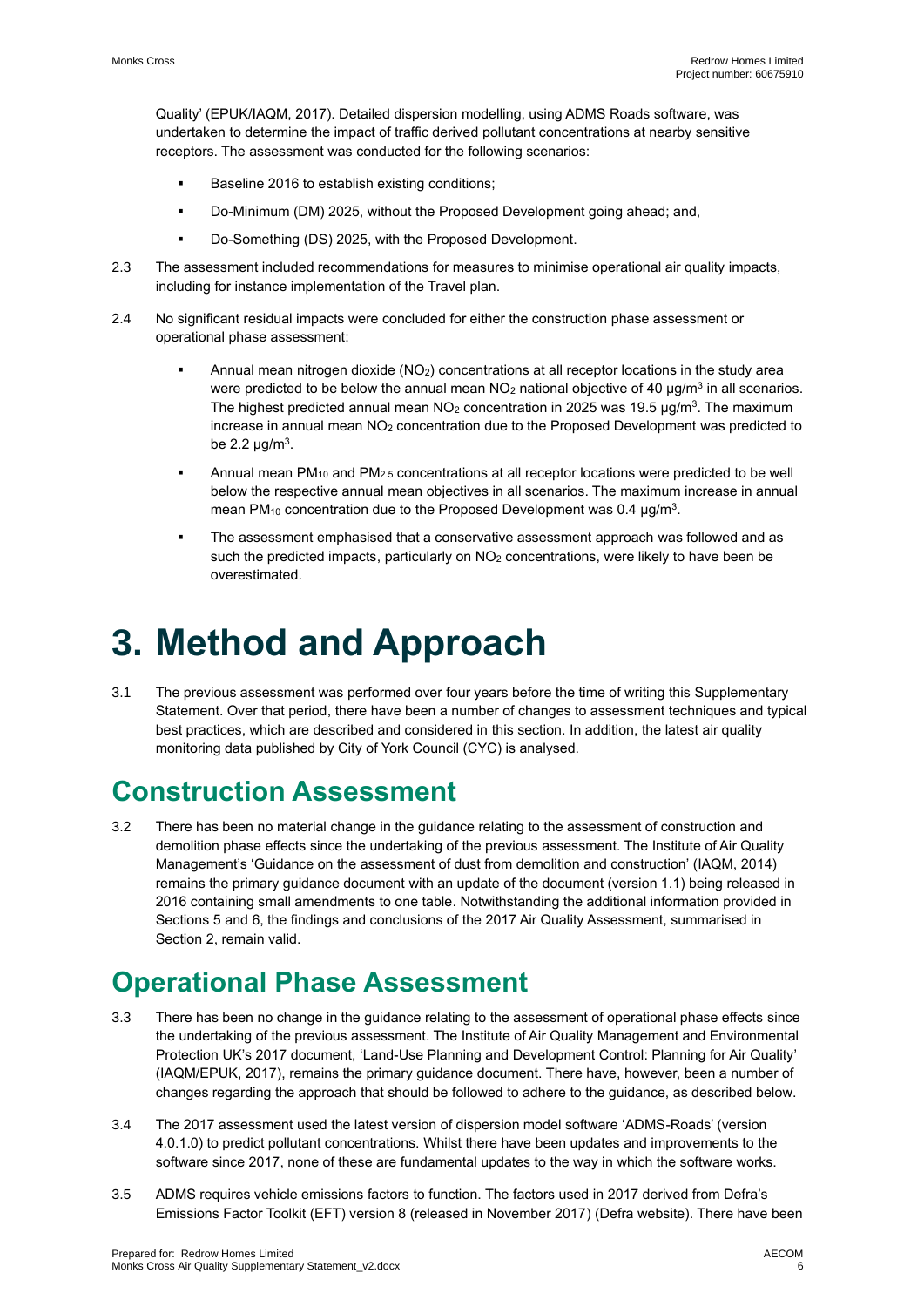several updates to the toolkit since 2017 as a result of numerous studies and research. The effects of these changes are to alter the emissions from individual vehicle types. Whilst the use of the current EFT version 11 (released in November 2021) would result in different pollutant concentrations being predicted, the differences would not be considered significant.

- 3.6 Accompanying technical tools and databases have been updated since 2017, but these updates would not significantly alter the findings of the assessment:
	- $NO<sub>x</sub>$  to  $NO<sub>2</sub>$  conversion tool (Defra website)
	- Background pollutant model database (Defra website)
- 3.7 Other changes to note are updates to Defra's local air quality management guidance (LAQM Technical Guidance LAQM.TG(16) (Defra, 2021). This update would not significantly alter the findings of the assessment.
- 3.8 A much more significant influence on the concentrations predicted are the assumptions that were made when undertaking the assessment. For instance, due to known uncertainties in the EFT in 2017, it was decided to take a cautious approach and essentially assume that there would be no improvements in vehicle emissions between 2020 and the hypothetical opening year of 2025. The current phasing plan (provided i[n Appendix A\)](#page-10-0) proposed full occupation of the Proposed Development by 2034. As it was assumed for the purposes of the previous assessment that the development would be fully occupied by 2025 rather than 2034, this will have additionally provided some conservatism. Both of these assumptions mean that the concentrations and the impacts predicted will have been overestimated.

### **Local Monitoring**

- 3.9 As is generally the case in towns and cities in the UK, air quality in York has generally been improving year on year as vehicle technology improves, despite more vehicles being on the roads. CYC's latest air quality report (CYC, 2021) notes this general downward trend in NO<sub>2</sub> across the city since 2012. The report also reveals the same trend at the monitoring sites closest to the Proposed Development:
	- 47 (Strensall Road): concentrations have fallen from 28.3 µg/m<sup>3</sup> in 2016 to 26.8 µg/m<sup>3</sup> in 2019;
	- **■** B19 (Huntington Primary School): concentrations have fallen from 21.1  $\mu$ g/m<sup>3</sup> in 2016 to 19.3µg/m<sup>3</sup> in 2019;
	- B38 (482 Malton Road): concentrations have fallen from 20.0  $\mu$ g/m $^3$  in 2016 to 17.2  $\mu$ g/m $^3$  in 2019; and
	- B36/B37 (60 Malton Road): concentrations have fallen from 16.3  $\mu$ g/m $^3$  in 2016 to 14.6  $\mu$ g/m $^3$  in 2019.
- 3.10 These observed falling concentrations validate the modelling undertaken in 2017, which predicted concentrations would fall at all receptors modelled, by approximately 20%, between 2016 and 2025.
- 3.11 Concentrations in 2020 should be considered to be atypical due to the Covid-19 pandemic and so are not discussed here.

### **Model Verification**

3.12 The modelling undertaken in the previous assessment 2017 was verified by comparison with one monitoring site (B38 - 482 Malton Road) for the 2016 baseline scenario. Given the measured low concentrations, this was considered adequate. However, verification against more than one site would have resulted in more accurate modelling results. It is therefore recommended that air quality modelling undertaken for future detailed planning applications is verified against more monitoring sites. To allow this to happen, traffic data for more roads in the vicinity would be required.

### **Study Area**

3.13 The study area for the air quality modelling undertaken in 2017 was restricted to nearby roads. It is recommended that air quality modelling undertaken for future detailed planning applications is supported by traffic data covering a larger area. In particular, it is recommended that traffic impacts are predicted on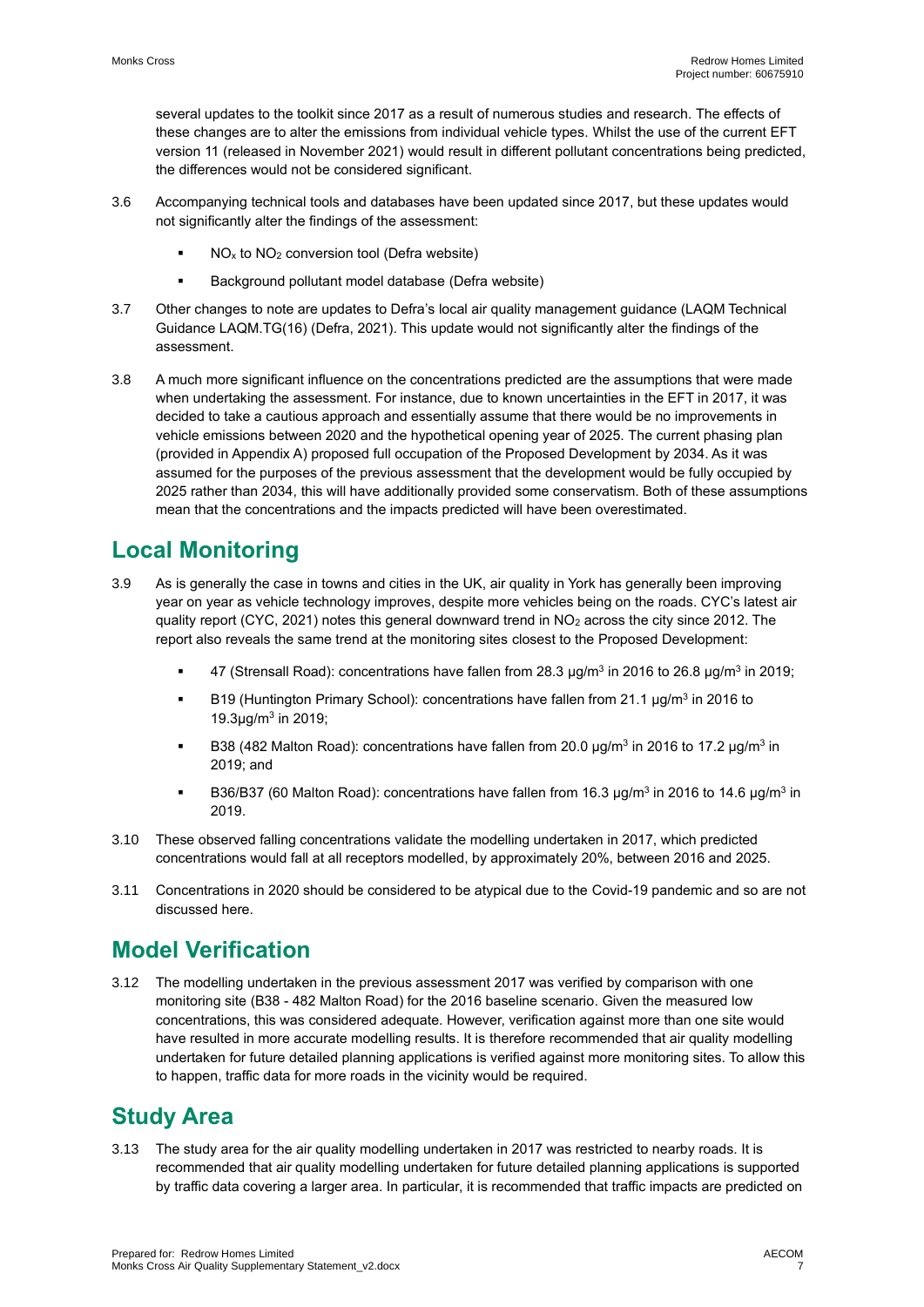key roads links leading into York (e.g. Malton Rd, south of Monks Cross retail park), where air quality is generally of greater concern.

### **Traffic Data**

3.14 The traffic data that was provided to AECOM in 2017 by the project transport consultant (Optima) is still the most up to date source of data. It should be noted that the Transport Assessment was based on a 2034 Design Year (i.e. the year when it was assumed all dwellings would be occupied), whereas the air quality assessment assumed an earlier hypothetical opening year (2025), representing a worst case scenario from an air quality perspective.

### **Baseline Year**

3.15 It should be noted that The Planning Inspectorate in their letter of 10<sup>th</sup> December 2021 refer to an air quality baseline date of 2021. The 2017 assessment assumed a baseline year of 2016 and a future opening year of 2025 (as a conservative assumption). The year 2021 was not referred to in the assessment.

# <span id="page-8-0"></span>**4. Cumulative Impacts**

4.1 The traffic data that was used in the previous air quality assessment took account of the potential cumulative impact on air quality of the Proposed Development together with other potential developments and schemes. The future year traffic data were established by applying TEMPro growth to the base 2016 flows – an increase of 14.5% and 13.1% in the AM and PM peak hours respectively. Therefore, the pollutant concentrations that were predicted were based on the assumption that vehicle numbers on the roads would increase due to unidentified potential developments and schemes. No specific consented/committed development sites were considered; this approach was discussed and agreed with CYC.

# <span id="page-8-1"></span>**5. Demolition Impacts**

- 5.1 As part of the construction of the Proposed Development it will be necessary to demolish a small number of buildings:
	- Agricultural sheds and buildings at White Horse Farm (off North Lane, within the northern part of the application site);
	- New House (residential property at White House Farm); and
	- The Bungalow (residential property at White House Farm).
- 5.2 The previous air quality assessment screened these demolition works for their potential to result in dust impacts. Paragraph 5.1.2.1 stated, "…[for demolition works]…*the potential dust emission classification is described as 'Negligible'*". Appendix B of the assessment however listed mitigation measures for construction activities, several of which would also apply to demolition activities, reducing the generation and dispersion of dust.
- 5.3 As stated in the introductory text to the Supplementary Statement by Johnson Mowat, demolition-related impacts to air will be controlled by the proposed Site Construction Management condition.

# <span id="page-8-2"></span>**6. Earthworks Impacts**

<span id="page-8-3"></span>6.1 As part of the preparation of the Proposed Development site for construction, it will be necessary to remove approximately 100,000  $\text{m}^3$  of topsoil over the 10 year build. When considering the phased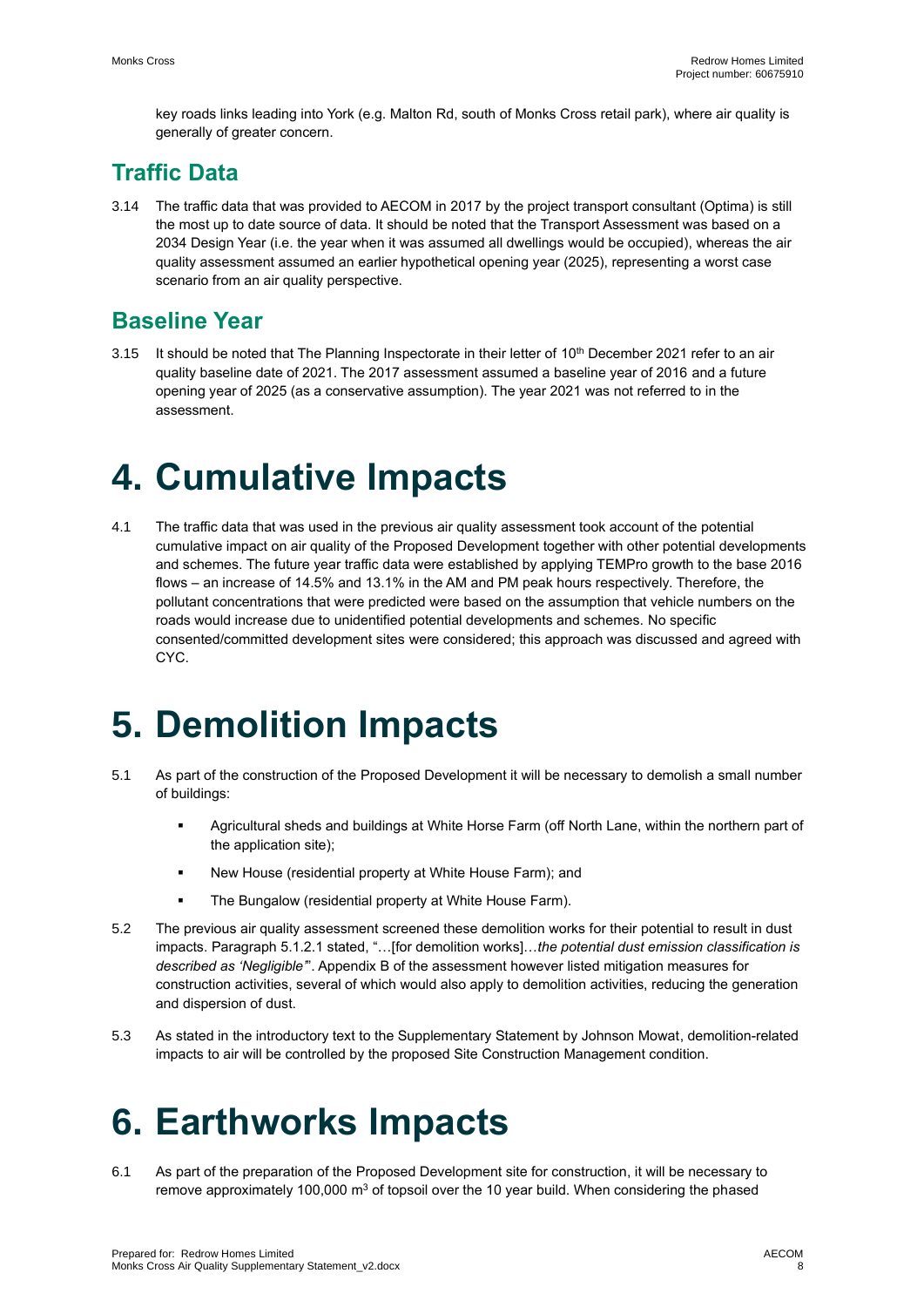approach to construction, this equates to approximately two lorry loads per working day over the 10 year period.

- 6.2 Whilst this level of detail was not considered at the time of undertaking the previous 2017 air quality assessment, the potential for impacts associated with earthworks was considered. Paragraph 5.1.2.2 stated, "…*it is anticipated that there will be less than 5 heavy earth moving vehicles active at any one time therefore according to the IAQM Guidance (2014)* (IAQM, 2014) *the proposal is considered to have a 'Medium' magnitude of potential dust emissions during the earthworks*". The additional detail in paragraph [6.1](#page-8-3) does not therefore materially alter this statement.
- 6.3 Appendix B of the 2017 assessment listed mitigation measures for construction activities, with specific consideration of measures to minimise dust impacts during earthworks. Section 5.1.4 of the assessment discussed the implementation of the measures and Section 6.1 concluded that, "…*the overall impact associated with construction phase activities is Not Significant.*"
- 6.4 As stated in the introductory text to the Supplementary Statement by Johnson Mowat construction related impacts to air will be controlled by the proposed Site Construction Management condition.

# <span id="page-9-0"></span>**7. Conclusion**

7.1 The information provided in this report demonstrates that the findings and conclusions of the previous 2017 Air Quality Assessment, summarised in Section [2,](#page-5-0) remain valid, and there should be no reason on air quality grounds to refuse the outline planning permission.

# <span id="page-9-1"></span>**8. Document List**

City of York Council (2012) Low Emissions Strategy (2012)

City of York Council (2015) Air Quality Action Plan 3

City of York Council (2017) Low Emission SPD (Draft)

City of York Council (2021) 2021 Air Quality Annual Status Report (ASR)

Defra (2000). The Air Quality (England) Regulations, 2000 (SI 2000/928).

Defra (2002). The Air Quality (England) (Amendment) Regulations, 2002 (SI 2002/3043).

Defra (2007) The Air Quality Strategy for England, Scotland, Wales and Northern Ireland

Defra (2017) https://uk-air.defra.gov.uk/data/laqm-background-home (accessed March 2017)

Defra (2015) Government Department on Costs and Benefits (IGCB) Air Quality Damage Costs. https://www.gov.uk/guidance/air-quality-economic-analysis

Defra (2016). Local Air Quality Management Technical Guidance LAQM.TG(16)

Defra (2021). Local Air Quality Management Technical Guidance LAQM.TG(16)

Defra website (accessed December 2017, and January 2022) Air Quality Archiv[e http://laqm.defra.gov.uk/review](http://laqm.defra.gov.uk/review-and-assessment/tools/background-maps.html#NOxNO2calc)[and-assessment/tools/background-maps.html#NOxNO2calc](http://laqm.defra.gov.uk/review-and-assessment/tools/background-maps.html#NOxNO2calc)

IAQM (2014) Guidance on the assessment of dust from demolition and construction (Version 1.1). Institute of Air Quality Management

Institute of Air Quality Management and Environmental Protection UK (2017). Land-Use Planning and Development Control: Planning for Air Quality, January 2017

OPTIMA (2017) Land North of Monks Cross, York Proposed Residential Development Transport Assessment & Travel Plan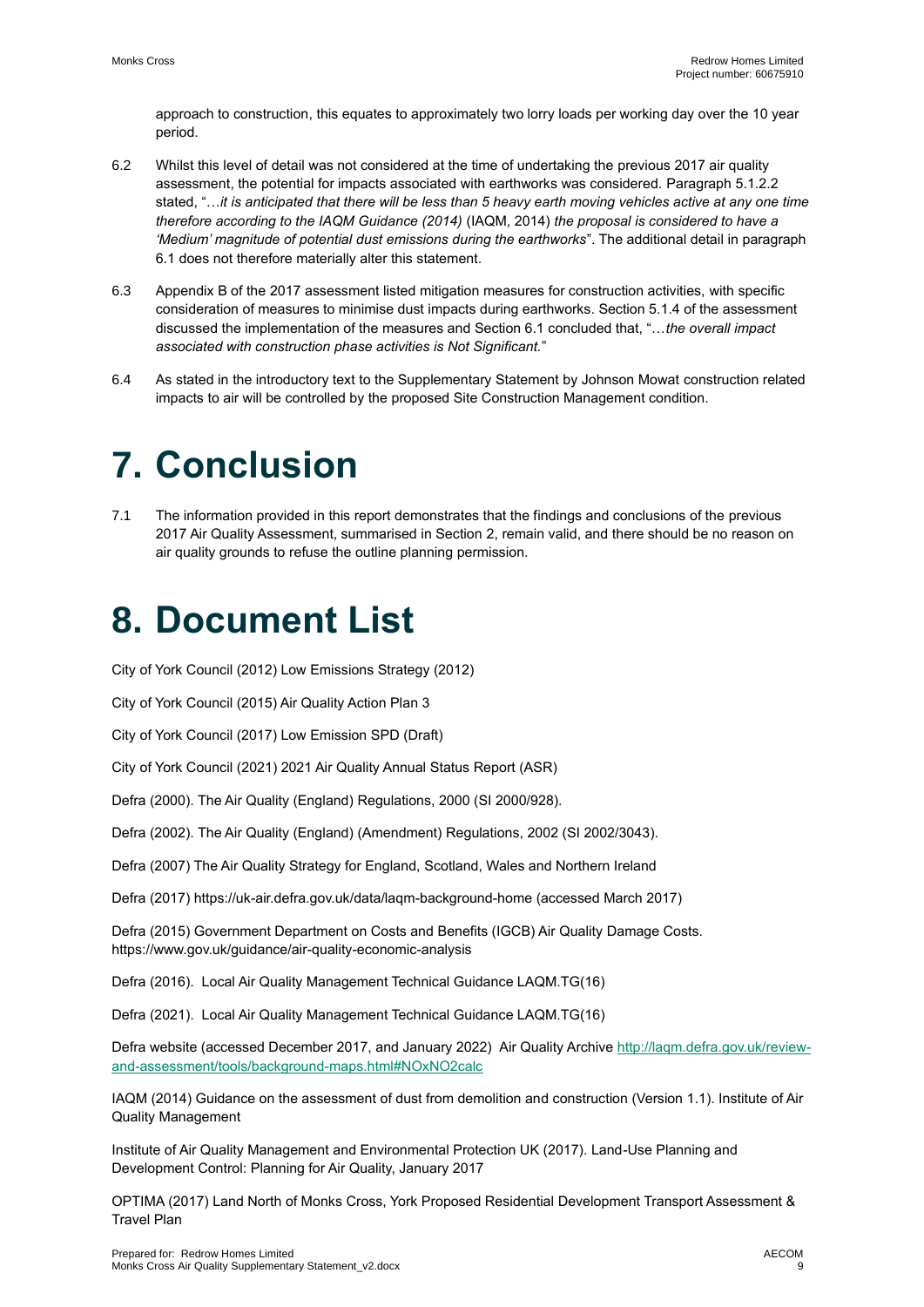# <span id="page-10-0"></span>**Appendix A Figures**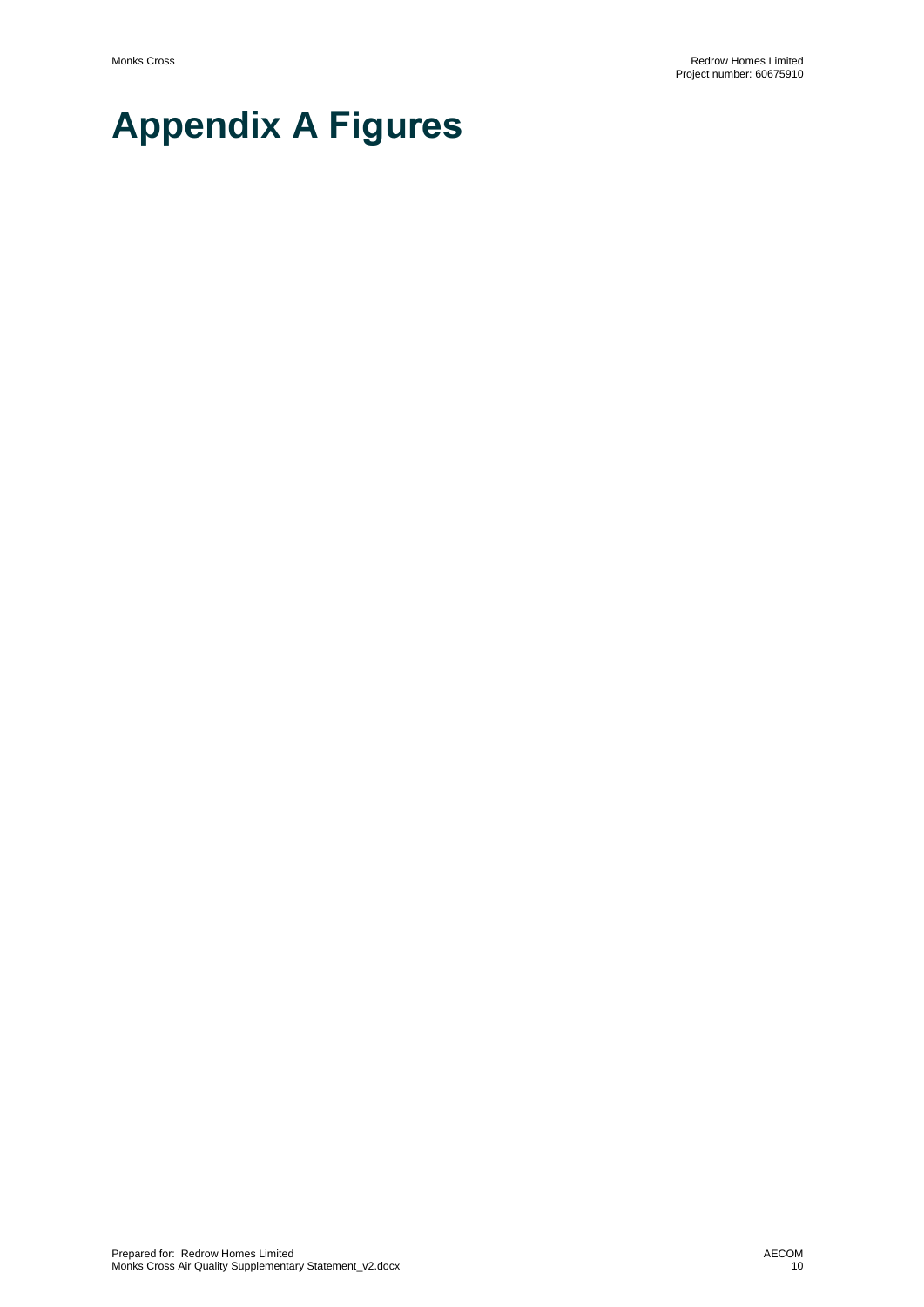